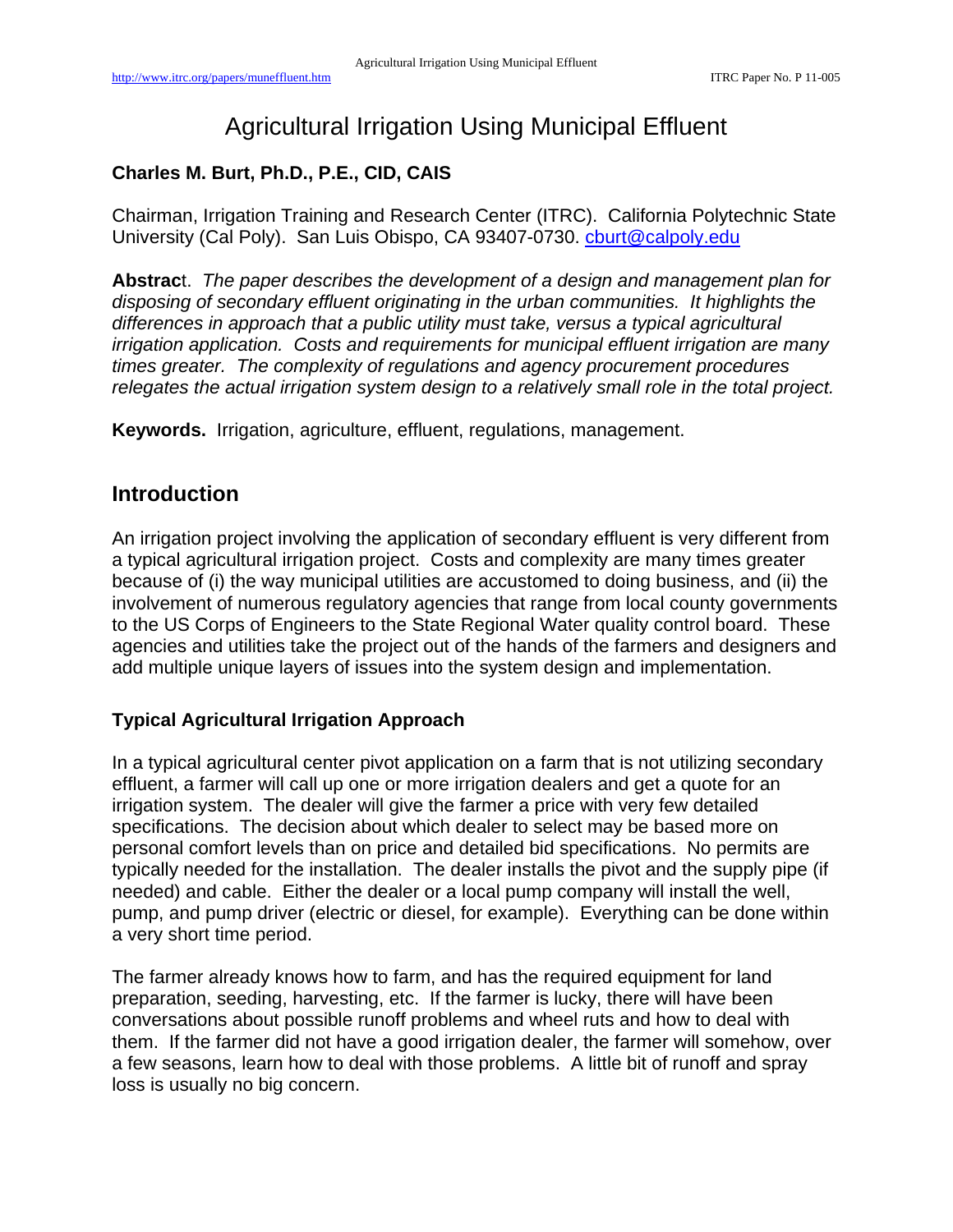#### **Public Utility Approach to Irrigation**

For a utility that decides to dispose of secondary effluent via agricultural irrigation, there is a completely different approach. The utility will generally pursue the following course of action (abbreviated here):

- 1. Feasibility studies of the property must be conducted by various consulting firms. They will examine the water supply and water quality, develop soils maps, compile GIS maps that include boundaries and topography, study the extent of high water tables in the area, etc. This will take a few years.
- 2. The utility will then need to obtain a whole range of initial permits, from county government to regional water quality control boards. Each agency will add special requirements to the package – including those related to appearance, mitigation of wetlands, etc.
- 3. Another consulting firm will examine the feasibility of irrigation, and make recommendations regarding how many acres can be farmed, where they will be, and what methods of irrigation should be used. Up to and through this step, commercial agronomists and irrigation dealers have not been involved.
- 4. Using the preliminary irrigation design, the utility will issue a Request for Proposals (RFP), receiving responses from a variety of consulting engineering firms. The RFP will describe the needs for engineering services to include the final design of the irrigation system and drawings and specifications. The selected engineering firm will also be responsible for responding to requests from various regulatory agencies, obtaining various permits, performing more detailed topographic and soil surveying, etc.
- 5. The selected consulting engineering firm must then examine the available information and recommendations, and decide if/what changes should be made. Detailed design and specification documents must be developed, and cost estimates must be made. A complete farming plan is also generally needed, with advice regarding the crops to be planted.
- 6. The design then goes through numerous iterations as comments are received from other agencies, continuously morphing until a final project is identified. At this point, the project goes out to bid.
- 7. Because public utilities are accustomed to working with general contractors that handle a complete project via one contract, the utility will usually favor having one contractor be responsible for the center pivots, the piping, pumps, remote monitoring, soil moisture sensors, construction of reservoirs and concrete structures, berms, and land preparation – all done in accordance with detailed specifications and drawings that are typical of civil engineering projects such as bridge construction or building design.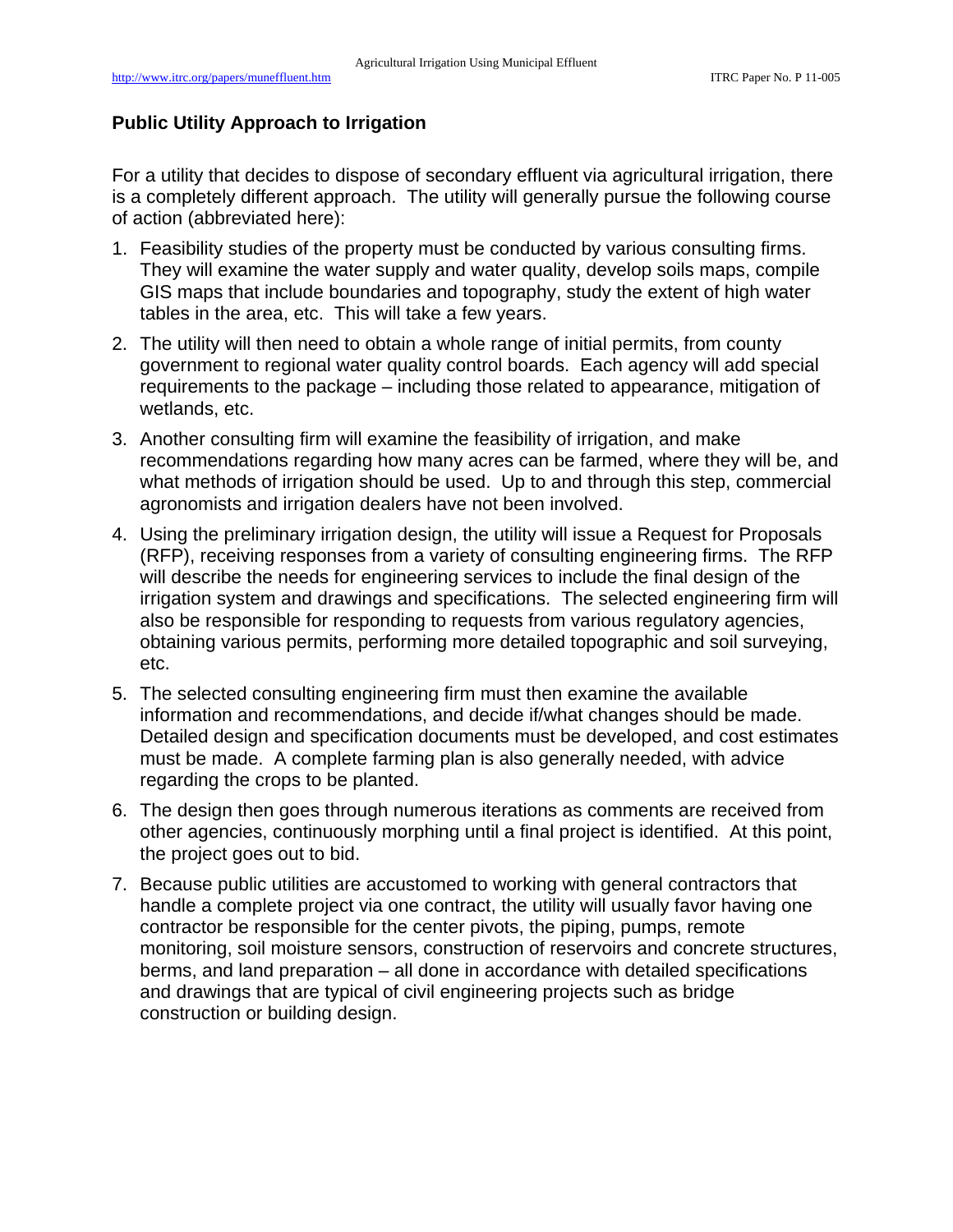### **The Contrast**

For a typical farmer, almost everything is related to just getting a pivot installed and operating. The farmer does not expect to see detailed drawings of everything, and the irrigation dealers will field-fabricate parts and pieces as necessary. Irrigation dealers will have minimal drawings, and instead rely on an installation crew that is very familiar with that type of installation, and which can improvise when needed. If a concrete block somehow appears in a field, the dealer will make adjustments on the spot and remove it or go around it. The utility approach is quite different; it is expected that everything be defined in advance. On-the-spot adjustments are not expected.

A farmer will also contract independently with various companies for unique services. For example, the farmer would usually not expect the irrigation dealer to also know about fertilizer mixes and the details of irrigation scheduling. The farmer will obtain farming equipment from one source, fertilizer from another, the pumps and electrical from a third source, and the pivots and piping from a fourth source. In this way, the farmer hopes to "cherry pick" or select from the best available expertise or equipment for each function. In a sense, the farmer acts as the general contractor and arranges for each of the "subcontractors".

A public utility, on the other hand, has established procurement procedures. As a public agency, it must open the bidding process to a wide range of companies. So the specifications must be very tight so that everyone is bidding on the same package. Furthermore, since it is not a "design/build" project, it is expected that all of the details are presented in the bid package so that there are very few, if any, unknowns for the contractors.

Another big difference is that utilities generally have a policy of not wanting to favor one brand or model over another. This has merit, of course, but it is also problematic in the agricultural irrigation world. The fact is that there can be substantial differences in quality and performance between various brands and models. A reputable irrigation dealer will know, through experience, which brands and models will function well and continue to function over time. The dealer will know that although the written specifications of product "A" and product "B" may look the same, it could be devastating to use product "B" because of poor quality control.

This type of judgment cannot enter into the bid package of the utility. Instead, the utility will require that the consulting engineer write very detailed specifications (hundreds of pages long) to avoid getting inferior products. But since the consultants often have very little field experience with agricultural irrigation systems, this is problematic.

The bid package documents must also follow utility specifications that require complex insurance coverage, adherence to various pay rates, and numerous other contractrelated items.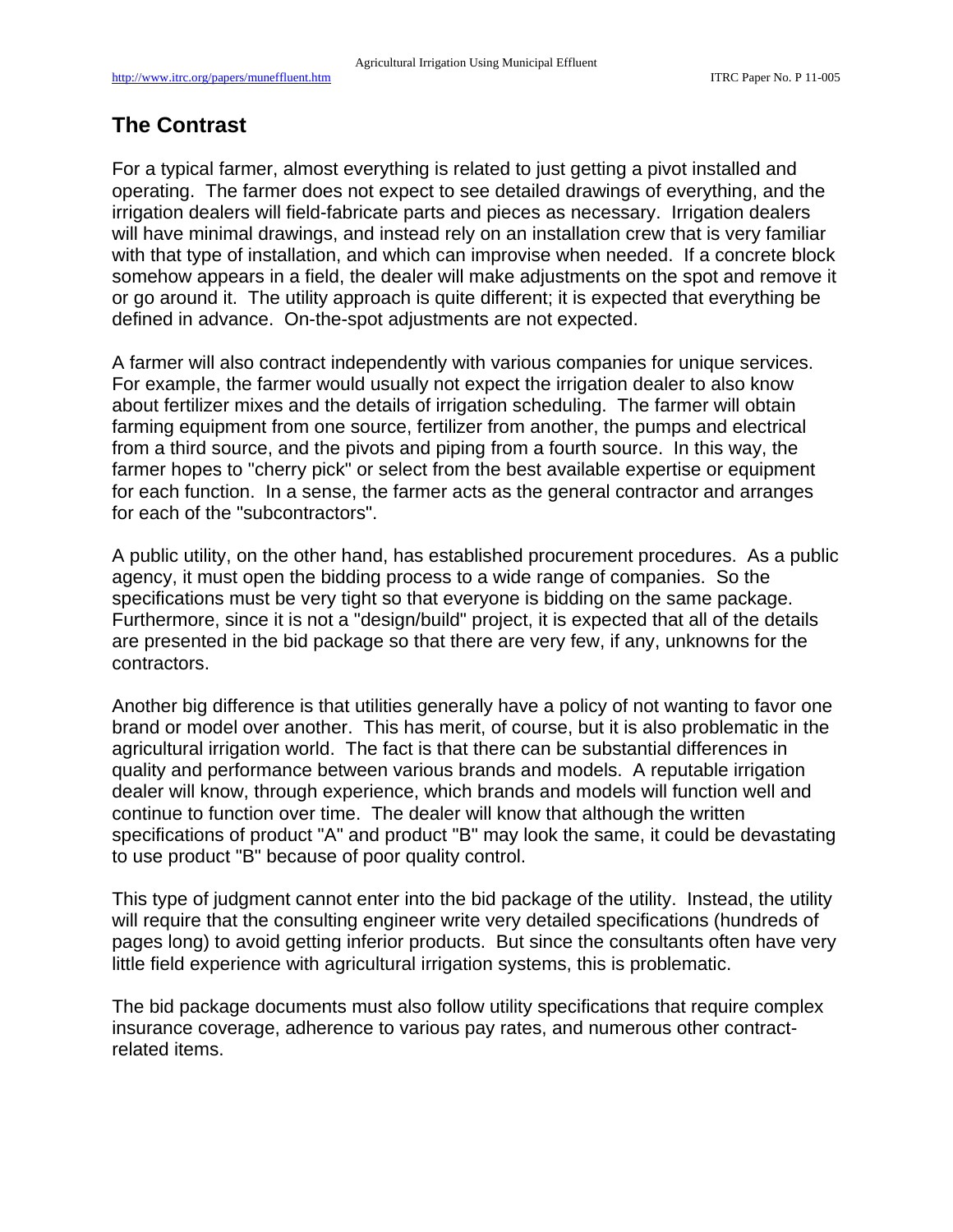In the end, the project documents are so exhaustive that a typical irrigation dealer is likely unable to bid on a project for one or two center pivots. The process will be dominated by activities and concerns that usually fall outside the normal scope of work by irrigation dealers. Therefore, the dealer will be one of several subcontractors on the job and primarily function as a supplier of equipment and installation, as opposed to a supplier of technical expertise.

### **Environmental Considerations in Design and Management**

There are good reasons for the involvement of regulatory agencies in the review of secondary effluent irrigation applications – although sometimes the involvement can be excessive and unrealistic. Secondary effluent can have two problematic constituents not found in typical agricultural irrigation projects: (i) disease-causing organisms, and (ii) high nitrogen loads. Because of these concerns, a number of careful precautions must be put into place.

**Runoff and Wind Drift**. The extent of disease-causing organisms will depend upon the extent of the effluent treatment. In some cases, large devices and clumps of various materials will appear in high quantities in the irrigation water. In such cases, not only are there health issues, but filtration becomes very important. In other cases, the secondary effluent has been filtered and chlorinated before reaching the irrigation system. It is not drinkable, but it won't plug sprinklers. In all cases, however, people do not want to see even a drop of effluent irrigation water spraying or drifting across the fence or running off a field. Drivers on county roads who get a wet windshield tend to become agitated. Bikers become even more agitated when they get wet with effluent water.

Special consideration must be given to the sprinkler packages to avoid wind drift of spray/sprinkler droplets. This means that end guns may not be a viable option, for example. Instead, sprinklers that rotate at relatively low pressures and that can be suspended relatively low are ideal. Center pivots are often the irrigation method of choice for large installations because of their relative simplicity, low cost, and the ability to remotely control them and minimize human contact.

Due to the controllability of pivots, they can easily be managed to not operate during windy times of the day, by turning on and off either manually or automatically. This, of course, requires a reservoir buffer for the water supply – which is generally a part of any effluent project because the flow rate from a treatment plant will not be constant.

Surface runoff can also be a major consideration, especially during a rain. Regulatory agencies generally require that no surface runoff be allowed. This means that berms must be constructed with some type of pumpback and storage system. The sprinkler package must also be selected to minimize runoff, and the pivot rotation speeds are generally set as high as possible in order to maximize evaporation (completely different from typical production agriculture) and to minimize runoff.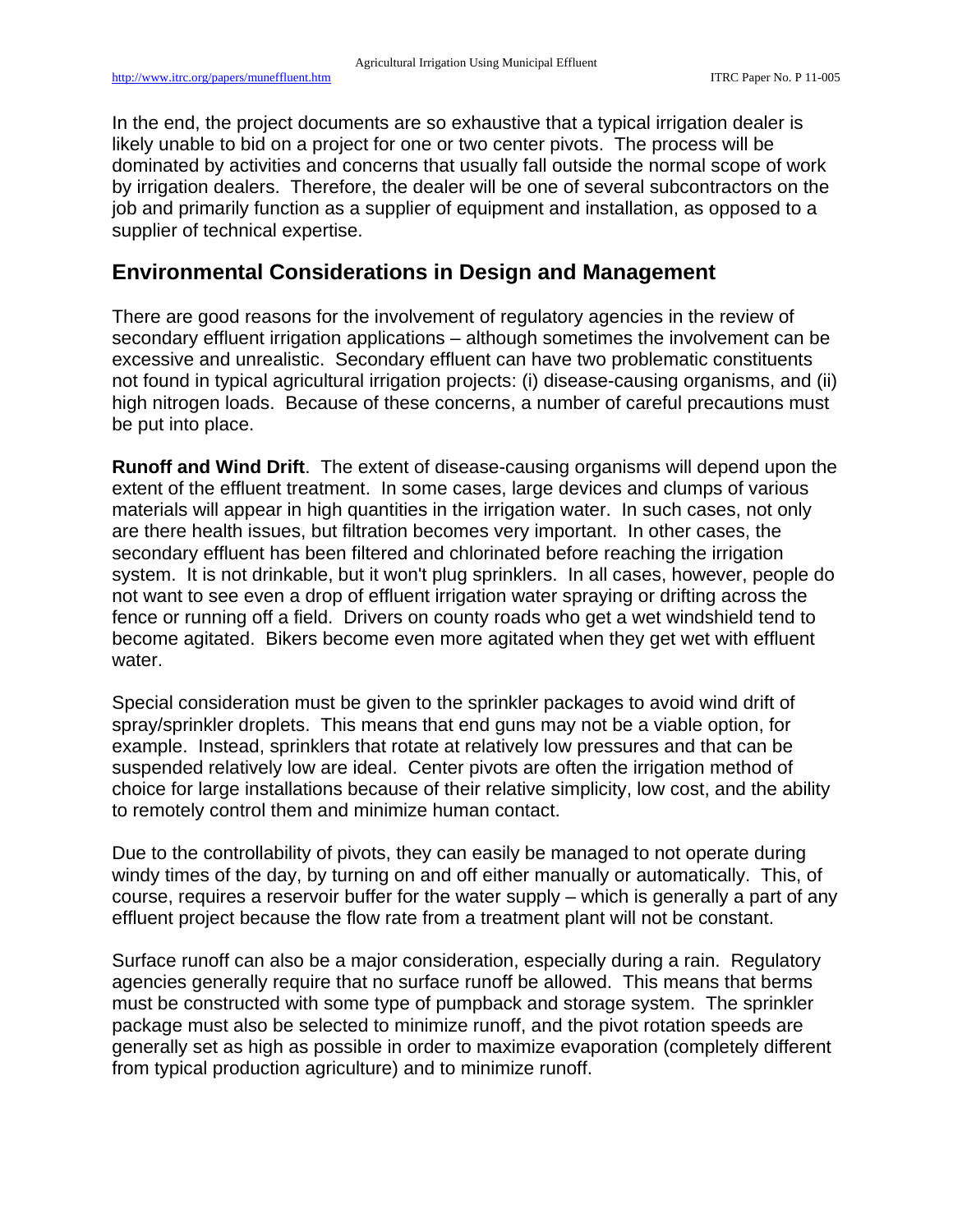Because some effluent water has a high percentage of sodium, it is important to assess the water and soil quality and attempt to preempt water-quality related infiltration problems. While water-applied gypsum treatments can be valuable, their complexity often leads to high soil-applied gypsum treatments to counter the influence of sodium. Special attention also needs to be paid to surface roughness. For example, if furrows are used they should be on the contour if possible, and dammer-dikers can be used to temporarily store small amounts of runoff.

**Nitrogen**. The dominate factors regarding nitrogen in secondary effluent that impose special requirements on irrigation system design are:

- 1. The nitrogen concentrations are much higher than in irrigation water.
- 2. Some deep percolation of irrigation water will always occur due to non-uniformity and timing issues. Rainfall cannot be completely anticipated and will often cause additional deep percolation.
- 3. Regulatory agencies will limit how much nitrogen can deep percolate, in an attempt to protect the quality of the groundwater and surface water supplies.
- 4. Regulatory agencies will generally require some type of field verification program that demonstrates adherence to regulations about not contaminating the groundwater with high nitrogen loads.
- 5. The flow rate from sewage treatment plants is relatively constant throughout the year, but the evapotranspiration rate of irrigated plants is quite variable; it is highest during the summer and lowest during the winter.

**Cropping Patterns**. A cropping pattern must be developed that will consume the irrigation water plus the nitrogen. Alfalfa is a legume that is capable of fixing atmospheric nitrogen to meet its nitrogen needs, but if other nitrogen sources are available (for example, from the irrigation water), alfalfa has a preference for these other sources. Alfalfa is also a crop that has a relatively high annual evapotranspiration (ET) rate.

However, having only alfalfa as the irrigated crop can only be successful if there are huge storage (reservoir) facilities that can store winter treatment plant flows and apply that effluent to the fields during the summer. The reservoir is needed because the variable ET of alfalfa is not compatible with the constant sewage treatment plant outflow. This is the strategy that the Los Angeles County Sanitation Districts (LACSDs) now uses in the Palmdale and Lancaster projects for which ITRC provides irrigation management and monitoring services. The South Tahoe Public Utility District design, which ITRC is currently working on, has a similar reservoir storage capacity.

Another cropping strategy is to vary the acreages of different crops to create a relatively constant ET rate throughout the year. This was an early strategy by LACSDs in Palmdale and Lancaster, and the ITRC-developed cropping pattern and water management was definitely more complex than with a large seasonal reservoir. Varying the crops also requires a very large acreage, because the ET rate is low during the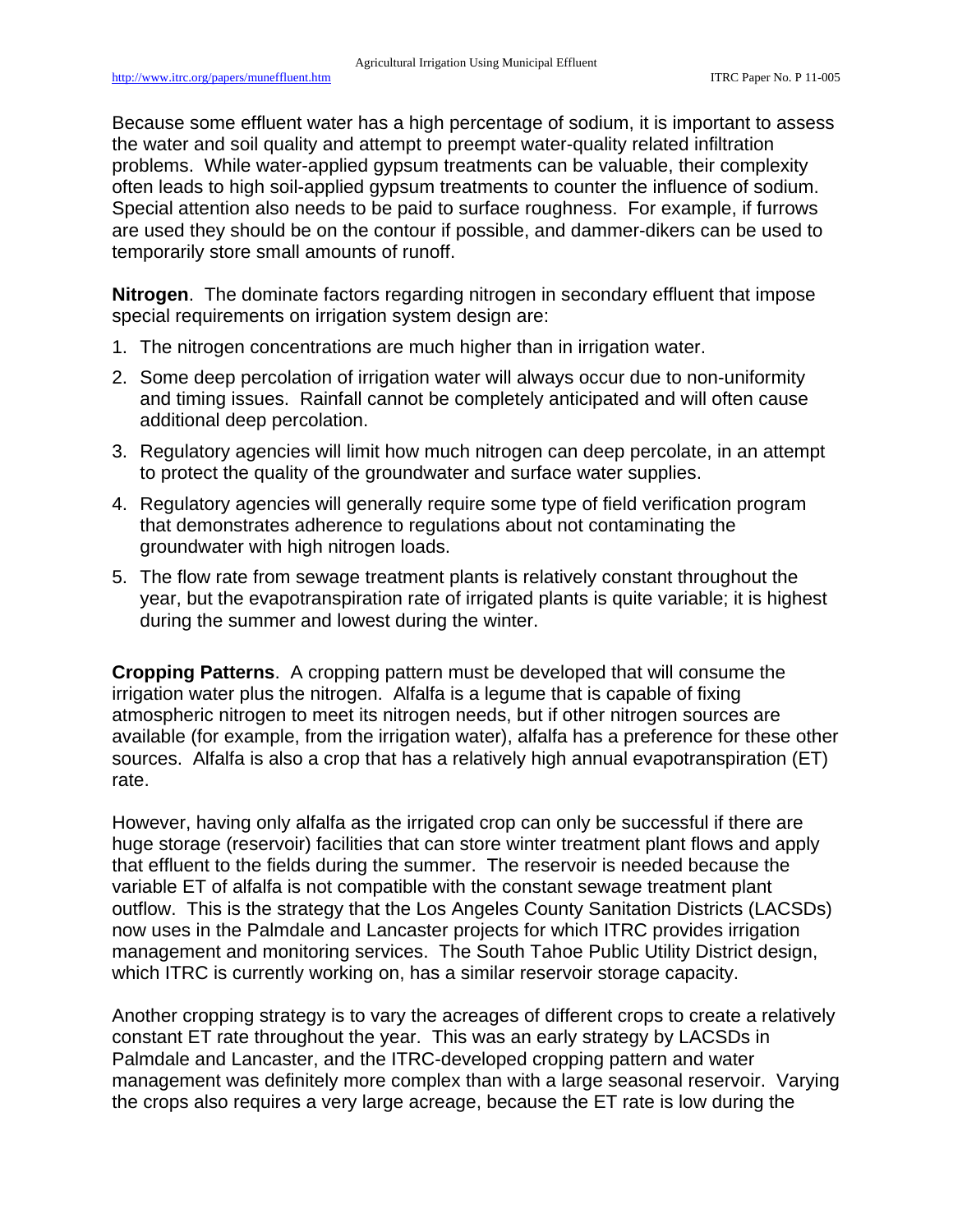winter. ITRC used a combination of perennial alfalfa plus winter small grains to meet the objectives of consuming both nitrogen and water.

**Irrigation System Distribution Uniformity**. Irrigation systems for effluent disposal require higher-than-typical distribution uniformities (DU). An excellent DU helps to minimize deep percolation, but just as important is the need to be able to have excellent soil monitoring. Regulatory agencies will typically require extensive monitoring of soil moisture contents as part of the verification program. The concept is very simple, but in reality, if different parts of the field have different applications of water, the soil monitoring can become fairly meaningless. It is difficult enough to get good soil moisture readings in uniform soil moisture conditions; having different application rates can make the monitoring program incredibly complicated.

**Crop Uniformity**. Residual soil moisture (which results in deep percolation) is impacted by uneven crop ET rates across a field, just as it is impacted by uneven water application rates. Therefore, it is important that highly monitored fields have uniform crop growth. This requires special attention to spatial variability of nutrition and soil types, and the development of spatially variable treatment programs.

**Irrigation Scheduling**. Assuming that water is applied uniformly, and crop ET is uniform across a field, the next concern regarding deep percolation management is the correct estimate of crop ET rates. This requires a mix of classical weather-based procedures and soil moisture monitoring. However, for effluent disposal the scheduling is somewhat more complex because a serious attempt must be made to anticipate rainfall events in order to deliberately dry out root zones so that as much rainfall as possible can be stored within the root zone (as opposed to deep percolating).

An additional layer within the irrigation scheduling is the nitrogen balance. For regulatory purposes, both the water and nitrogen must be consumed. Plant nitrogen uptake rates must be estimated and then verified with frequent plant tissue samples.

**Verification and Reporting**. As mentioned above, regulatory agencies may require that the public utilities submit quarterly and annual reports that provide evidence of good management and verification. This is a major economic consideration. It requires an excellent monitoring program that involves soil moisture and nitrogen sensors, flow rate measurement to individual parcels, crop pattern reporting, verification of irrigation system DU, automated weather station data and ETo values, etc. All of this information must be organized for both daily scheduling/management purposes and for the reports.

## **Summary**

A casual glance at an agricultural irrigation system used for effluent disposal will give no indication of the costs, or of the efforts required for design, planning, management, verification, and reporting. What to an irrigation dealer should be a simple, inexpensive center pivot design is in fact a part of a very complex process, most parts of which fall